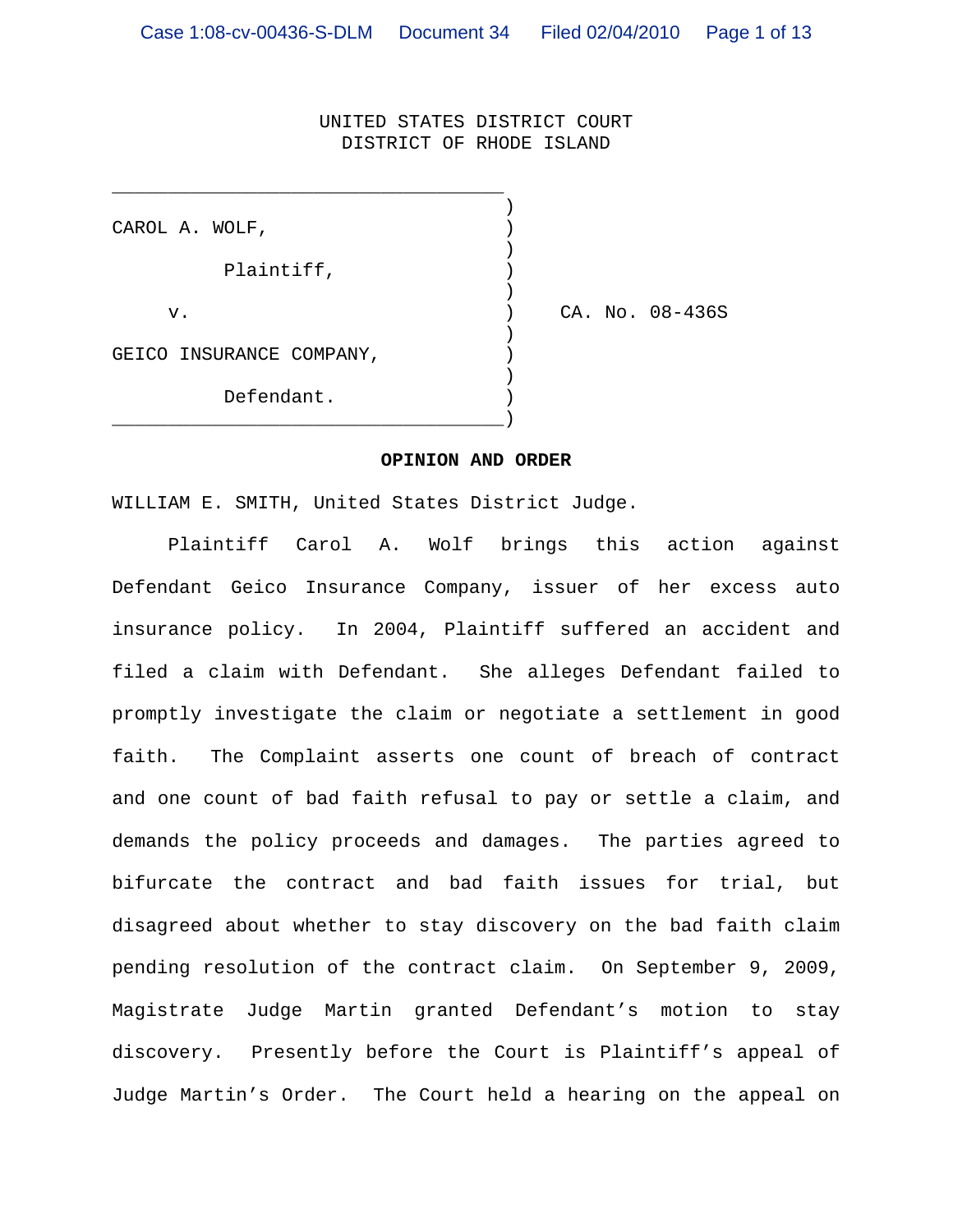November 6, 2009. For the reasons set forth below, the Court remands this matter to Judge Martin for further consideration.

### **I. Background**

The backdrop for the immediate dispute is the relationship between breach of contract and bad faith insurance claims under Rhode Island law, which governs this diversity case. It has long been held in this state that a bad faith action does not exist until the plaintiff first establishes a breach of contract. See Lamoureaux v. Merrimack Mut. Fire Ins. Co., 751 A.2d 1290, 1293 (R.I. 2000) ("Before a bad-faith claim can even be considered, a plaintiff must prove that the insurer breached its obligation under the insurance contract."); Zarrella v. Minnesota Mut. Life Ins. Co., 824 A.2d 1249, 1261 (R.I. 2003) (reaffirming R.I. rule that breach of contract is a prerequisite to bad faith). For that reason, Rhode Island courts routinely sever bad faith claims from contract claims, stay discovery on the bad faith issue, and try the claims separately. See Skaling v Aetna Ins. Co., 799 A.2d 997, 1010 (R.I. 2002). Taking the lead from those state cases, the judges in this District have consistently followed the same practice. See, e.g., Commonwealth Land Title Ins. Co. v. IDC Props., Inc., C. A. No. 01-400T, Case Management Order, Docket # 52 (D.R.I. Sept. 7, 2006).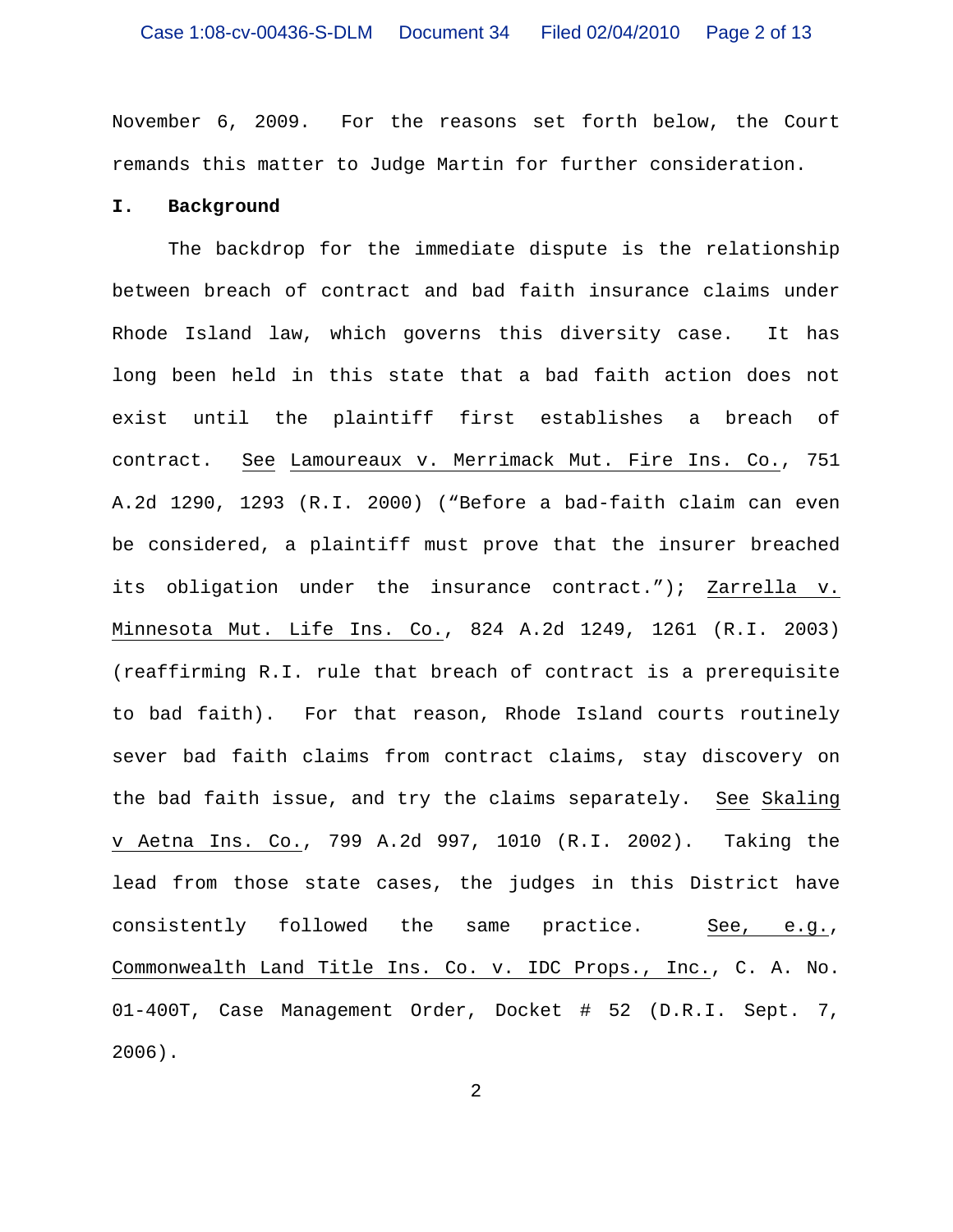This custom played a powerful role in Judge Martin's decision. While not expressly basing his opinion on stare decisis, he emphasized that past practice in this District should be followed absent "explicit direction" to the contrary from a District Judge. (See Order, Docket No. 20, Sept. 9, 2009, 5-6.) Plaintiff, in her objection, seizes on this remark, and construes the holding of Judge Martin as clearly erroneous and contrary to law because it rested so heavily on past practice and not on any independent legal authority. See Phinney v. Wentworth Douglas Hosp., 199 F.3d 1, 5 (1st Cir. 1999) (explaining the standard for reviewing decisions of Magistrate Judges on pretrial matters).

By his comment, Judge Martin acknowledged that he was operating in somewhat of a vacuum. As yet, no District Judge in Rhode Island has provided any thorough analysis of whether, and under what circumstances, it might ever be appropriate to combine discovery on bad faith and contract claims. Rather, the rulings appear simply to tag along with the state courts. Therein lies the problem with the Order below: through no fault of Judge Martin's, he was compelled to rely, in significant measure, on deferral to an entrenched state practice. However, as the relevant federal case law makes clear, such decisions are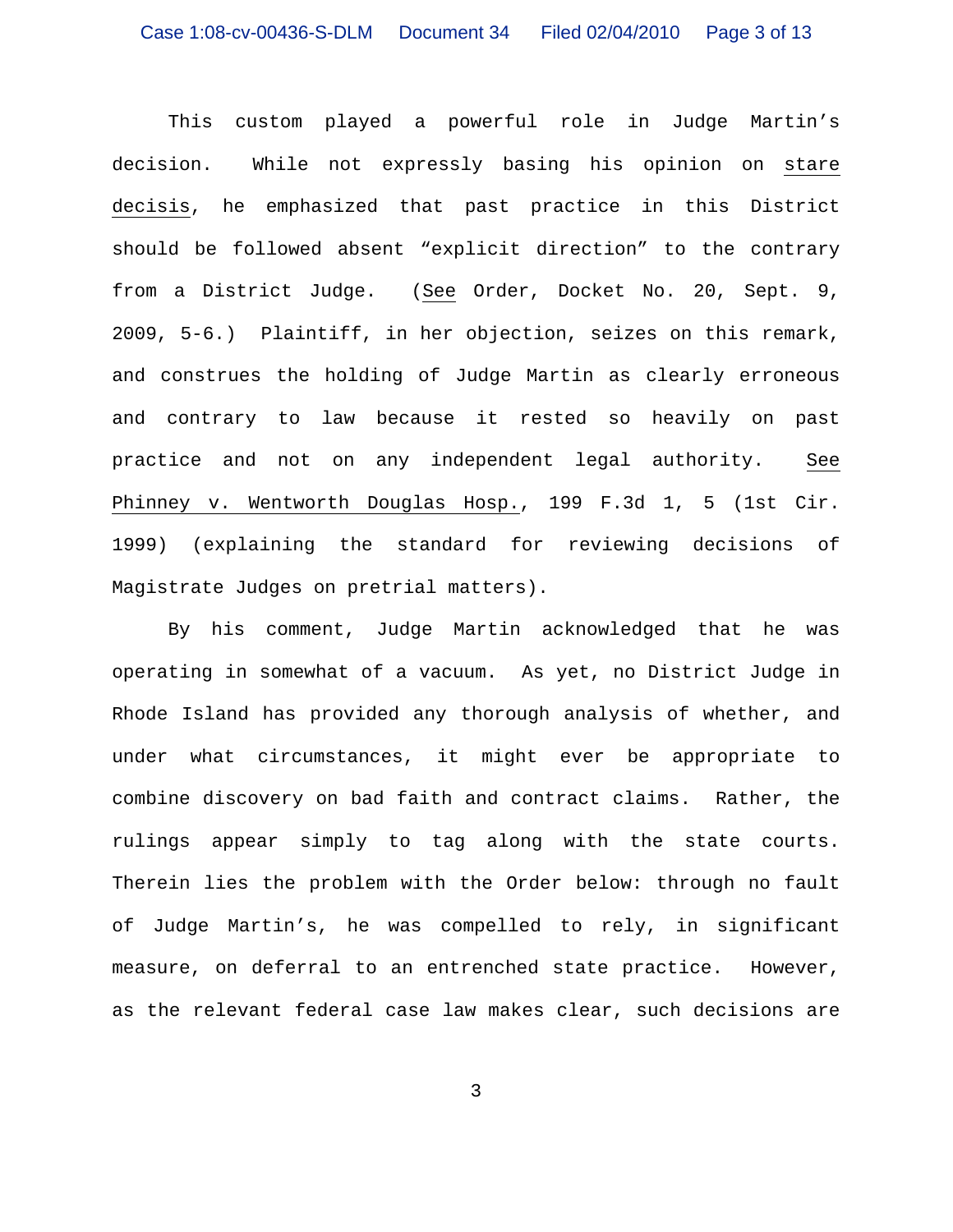not well-suited to a one-size-fits-all rule. $^1$  -Instead, they require a case-by-case approach, based on a firm grasp of how best to manage judicial resources when plotting pretrial discovery in disputes of this type, in light of the legal and practical challenges they present.

For these reasons, the Court here attempts to fill the void that Judge Martin brought to its attention. It now remands the case for further consideration in light of the discussion below.

<sup>&</sup>lt;sup>1</sup> "Under the Erie doctrine, federal courts sitting in diversity apply state substantive law and federal procedural law." Gasperini v. Ctr. For Humanities, Inc., 518 U.S. 415, 427 (1996). The issues presented here are procedural matters to be resolved pursuant to federal law. Whether to order a discovery stay falls within a federal district court's "broad discretion to manage discovery." Heidelberg Americas, Inc. v. Tokyo Kikai Seisakusho, Ltd., 333 F.3d 38, 41 (1st Cir. 2003); see Gillin v. United States Dep't of Army, 21 F.3d 419 (1st Cir. 1994) (finding no abuse of discretion in district court's stay of discovery). In addition, Rule 42 of the Federal Rules of Civil Procedure authorizes bifurcation of claims for trial "[f]or convenience, to avoid prejudice, or to expedite and economize." Fed. R. Civ. P. 42(b). Accordingly, in general, federal law trumps in the event of a conflict with state law on the issue of whether to stay discovery on a bad faith claim. See Riddle v. Royal Indem. Co., Civil Action No. 3:05CV-540-S, 2007 WL 542389, at \*1 n.1 (W.D. Ky. Feb. 16, 2007) ("Although a federal court sitting in diversity applies the law of the forum state, the conduct of discovery and bifurcation are matters of federal procedural law."). In any event, here there is no direct conflict between Rhode Island law and the case-by-case approach. Skaling recognized that severance without a stay might be a viable alternative to the general stay-and-bifurcate practice. See Skaling v. Aetna Ins. Co., 799 A.2d 997, 1010 n.7 (R.I. 2002).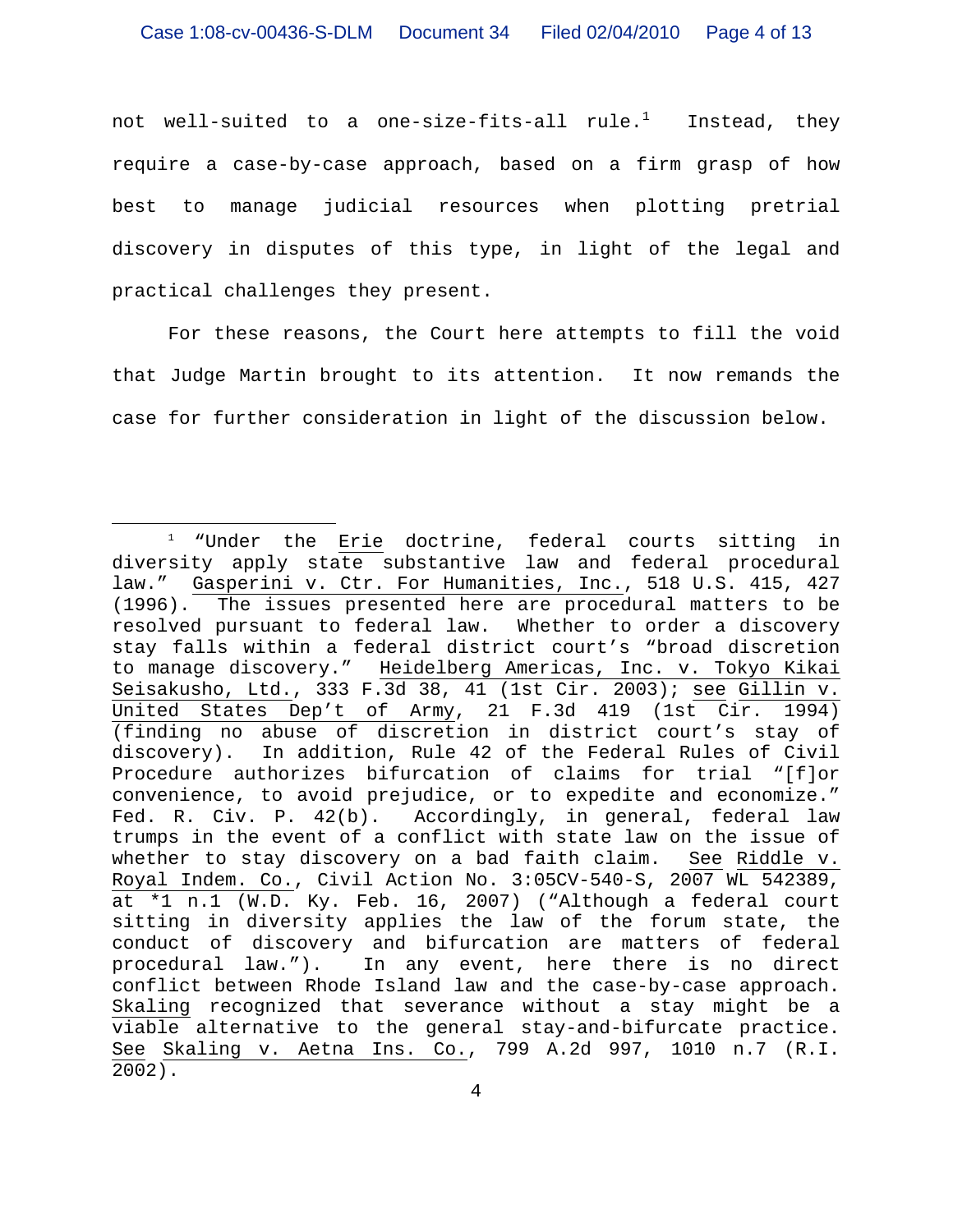# **II. Standard for Whether to Stay Bad Faith Discovery**

## A. General considerations

Numerous federal district courts applying the rule that success on a contract claim is a prerequisite to any action for bad faith nevertheless authorize joint discovery on the two issues. See, e.g., Maxey v. State Farm Fire & Cas. Co., 569 F. Supp. 2d 720, 723 (S.D. Oh. 2008); Cook v. United Servs. Auto. Ass'n, 169 F.R.D. 359, 362 (D. Nev. 1996); Gaffney v. Fed. Ins. Co., No. 5:08 CV 76, 2008 WL 3980069, at \*2-3 (N.D. Oh. Aug. 21, 2008). The primary justification cited by those courts is judicial economy. See Cook, 169 F.R.D. at 362 ("The court finds that joint discovery on the contract issues and the bad faith claims is more convenient to the parties and would further judicial economy."); Bjornestad v. Progressive N. Ins. Co., No. CIV 08-4105, 2009 WL 2588286, at \*4 (D.S.D. Aug. 20, 2009) (citing judicial economy as the rationale for allowing joint discovery and trial on bad faith and contract issues); Gen. Elec. Credit Union v. Nat'l Fire Ins. of Hartford, No. 1:09-cv-143, 2009 WL 3210348, at \*5 (S.D. Oh. Sept. 30, 2009) (same).

Joint discovery can create efficiency in three ways. One, it avoids "discovery disputes over which documents pertain to the contract claim and which relate to the bad faith claim[]." Cook, 169 F.R.D. at 362. Two, it eliminates "duplicative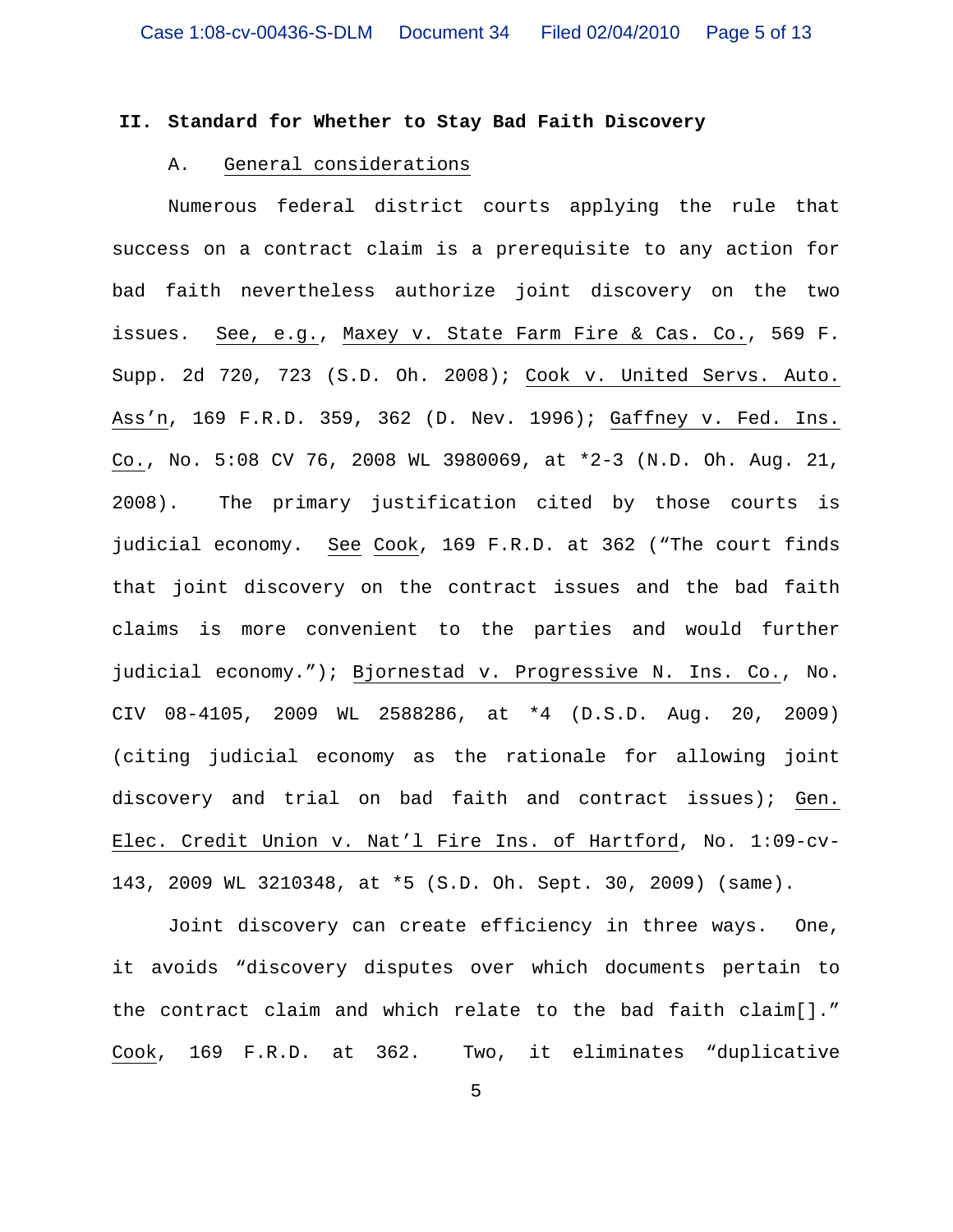discovery" should the plaintiff establish a contract claim. Gaffney, 2008 WL 3980069, at \*2. Three, if a plaintiff does win on a contract claim, simultaneous discovery may "permit[] the second trial . . . to commence immediately after the first." Cook, 169 F.R.D. at 362.

However, the grant of simultaneous discovery should not be automatic. See Reliance Ins. Co. v. Wilson, No. C 90-20006 JPV, 1990 WL 751025, at \*2 (N.D. Cal. Oct. 3, 1990) (finding that a stay of discovery would "serve judicial economy and potentially save the parties needless expense"). As Judge Martin noted, discovery on bad faith exposes insurers' work-product protected or privileged materials to disclosure. Defendants may be prejudiced if this occurs before it is clear whether the plaintiff can even proceed with a bad faith claim by establishing a breach of contract. See Skaling, 799 A.2d at 1010 (noting the "significant procedural protections" for insurers that a stay of discovery provides); Ferro Corp. v. Cont'l Cas. Co., No. 1:06CV1955, 2008 WL 5705575, at \*5 (N.D. Oh. Jan. 7, 2008) (granting motion to stay discovery and noting that the defendant's "attorney-client communications relating to the bad faith issue are interrelated with coverage issues"); Gatewood v. Universal Underwriters Life Ins. Co., No. 5:06CV-125-R, 2007 WL 496375, at \*2 (W.D. Ky. Feb. 7, 2007) (granting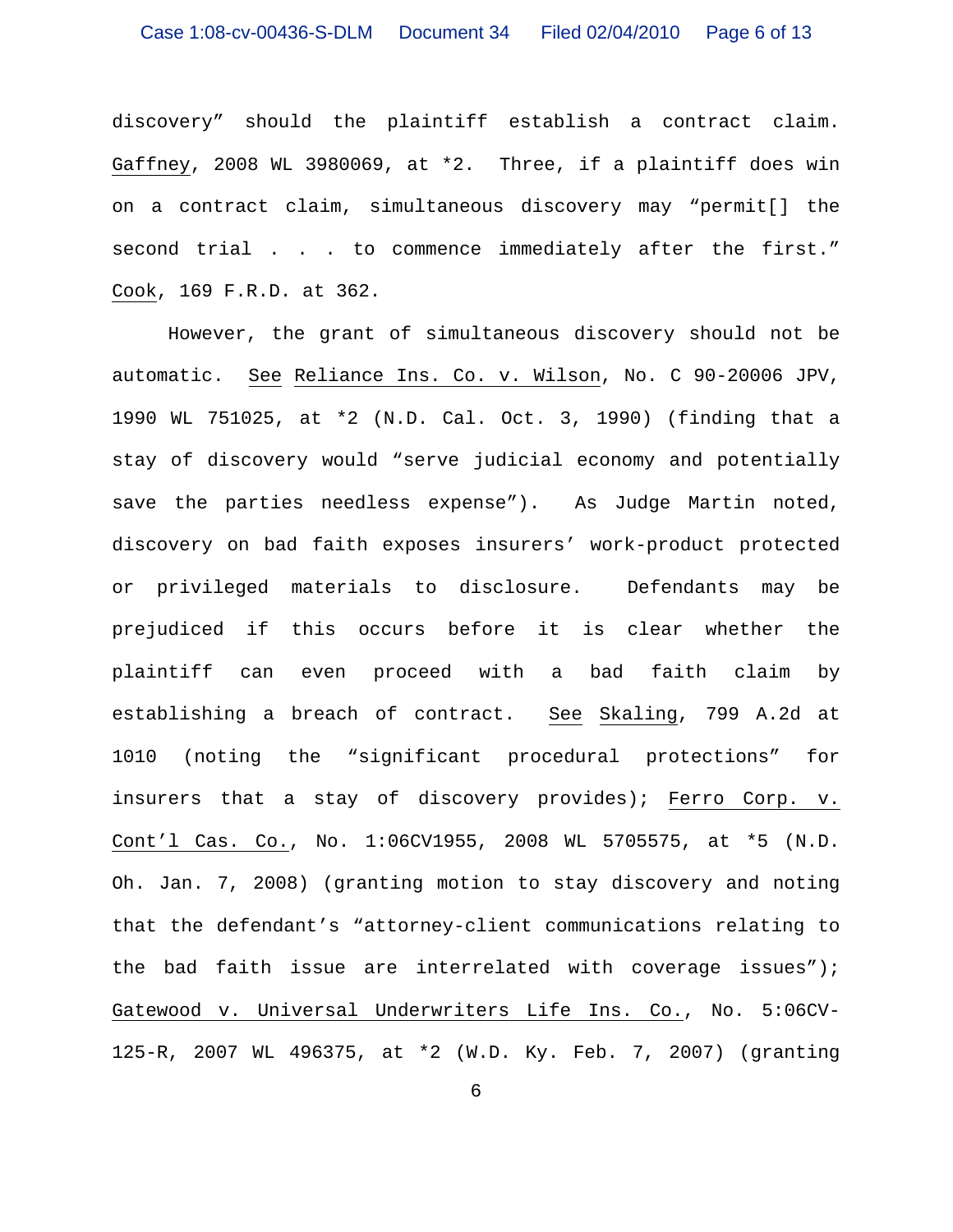### Case 1:08-cv-00436-S-DLM Document 34 Filed 02/04/2010 Page 7 of 13

motion to stay discovery "to avoid the product[ion] of privileged documents irrelevant to the contract action and prejudicial to the insurer").

In light of these competing considerations — judicial economy on the one hand, and prejudice resulting from the premature disclosure of work-product protected or privileged documents on the other  $-$  it is clear that the question of whether to split discovery should involve a case-by-case balancing of the interests involved. See Gaffney, 2008 WL 3980069, at \*2-3 (noting that courts must weigh the "circumstances of each case," and concluding that the "balance of equities" favored joint discovery); Maxey, 569 F. Supp. 2d at 723 ("[O]n balance, the potential prejudice to Plaintiff, as well as the concerns of judicial economy, outweigh any possible prejudice to Defendants."). The Court adopts this approach here.

# B. Judicial Economy and Factual Overlap Between Bad Faith and Contract Claims

Striking the right balance in any given case requires a clear grasp of how combining discovery, in whole or in part, may or may not serve judicial economy. As more fully explained below, the efficiency to be gained by allowing some or all bad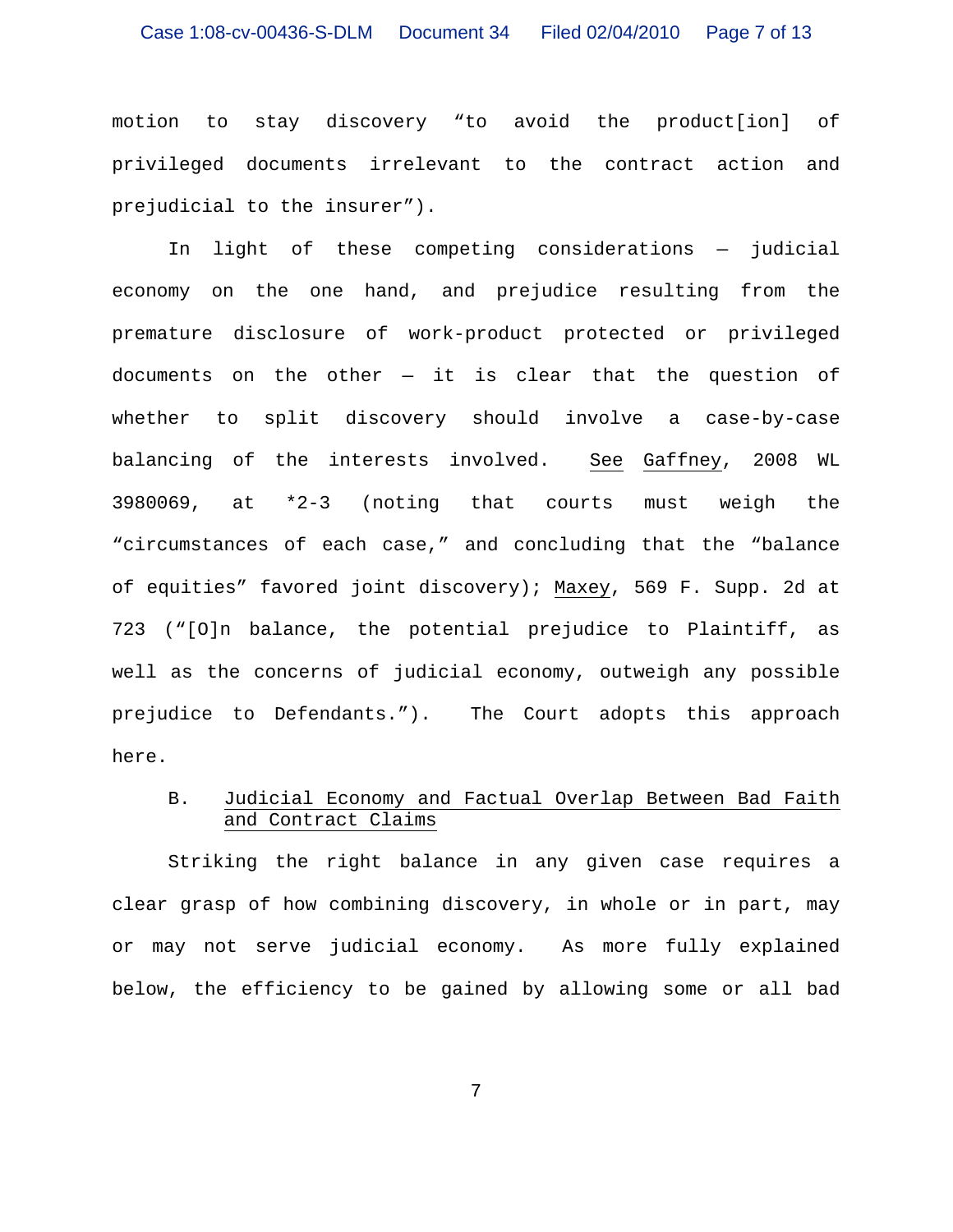faith discovery to commence immediately may vary significantly from case to case.

To a large extent, the question of what will be the most efficient approach boils down to how much the subject matter of discovery on the bad faith and contract claims will overlap. Two of the efficiencies cited by courts advocating joint discovery illustrate this point. Specifically, the number of disputes over what relates to bad faith and what relates to a breach of contract will climb as the "overlap of the evidence and witnesses" between the two claims increases. Tustin v. Motorists Mut. Ins. Co., Civil Action No. 5:08CV111, 2008 WL 5377835, at \*3 (N.D. W.Va. Dec. 22, 2008). Similarly, the greater the overlap, the greater the likelihood that splitting discovery into two phases will be needlessly duplicative. Conversely, the less the facts overlap, the fewer disputes will likely arise, and lesser the likelihood that the second phase of discovery will retread old ground.

True, the third source of efficiency noted above — that the bad faith trial can immediately follow the contract trial applies in every case, no matter how much the claims overlap. This, however, will not always tip the scales in favor of joint discovery. Simultaneous discovery could actually be quite inefficient if there is little overlap. There is always the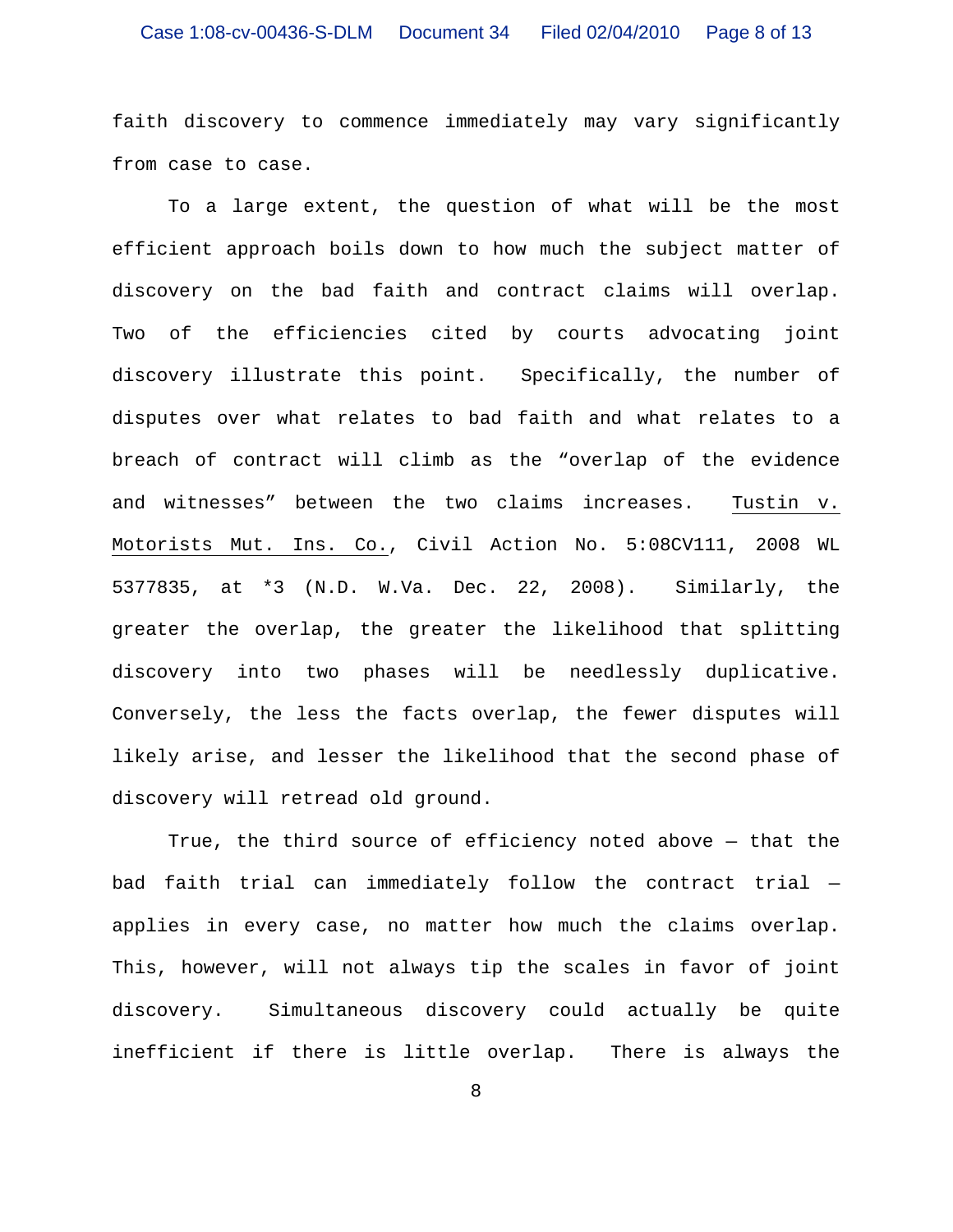risk that the Plaintiff will lose the contract claim, mooting bad faith altogether. In that case, litigation over factuallydistinct bad faith issues would have created "needless expense." See Reliance Ins., 1990 WL 751025, at \*2. Accordingly, where non-overlapping bad faith discovery is likely to consume significant resources, staying discovery will "serve judicial economy." Id. At the same time, as a practical matter it is important to recognize that any significant non-overlapping bad faith discovery which a court feels should properly wait until there is a determination of whether the contract has been breached will prevent a seamless trial with a single jury.

For these reasons, when weighing whether to split or combine discovery, the prudent approach is to examine what the factual basis of the bad faith claim is. This will allow for an assessment of the degree of overlap between bad faith and contract discovery, and will facilitate a more informed decision about what, if any, bad faith discovery to allow in the first phase of the case.

To prove bad faith, a plaintiff must "demonstrate an absence of a reasonable basis in law or fact for denying the claim or an intentional or reckless failure to properly investigate the claim." Skaling, 799 A.2d at 1012. "[T]he appropriate inquiry is whether . . . in the investigation,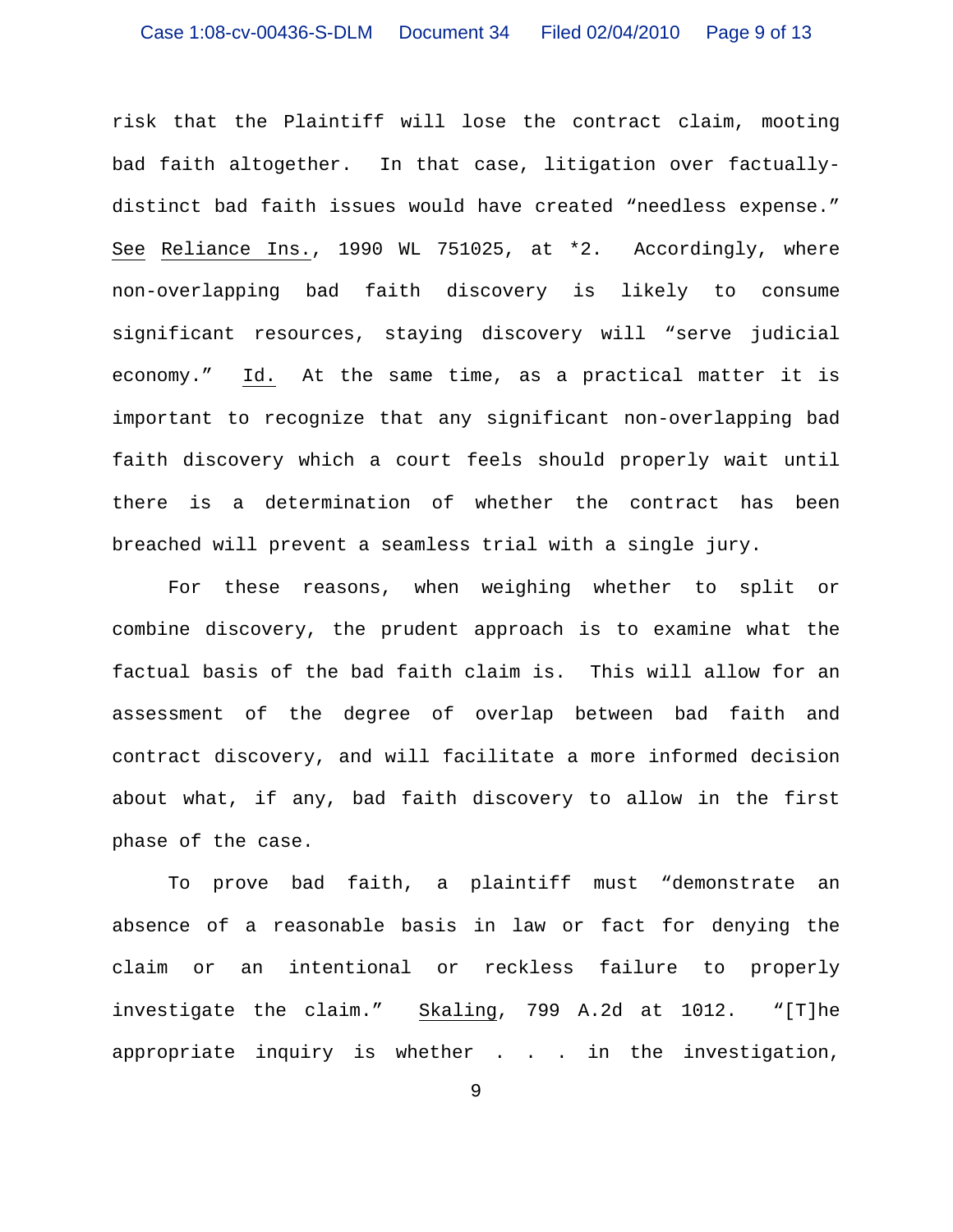evaluation, and processing of the claim, the insurer acted unreasonably and either knew or was conscious of the fact that its conduct was unreasonable." Id. at 1011 (citations, internal quotation marks, and alterations omitted). To defend against allegations of bad faith, "the insurer may clearly demonstrate its good faith by the introduction of affidavits and documents which explain the progress of the insured's claim." 14 Lee R. Russ & Thomas F. Segalla, Couch on Insurance § 204:39 (3d ed. 1999).

Broadly, then, plaintiffs' discovery requests in bad faith actions will center on the "investigation, evaluation, and processing" of the underlying claim. Skaling, 799 A.2d at 1011. Plaintiffs will probe the "reasoning" for the insurer's response. 14 Couch on Insurance § 204:28. As noted, this may require disclosure of otherwise work-product-protected material, such as the claim file. See Skaling, 799 A.2d at 1004. An advice-of-counsel defense may also justify discovery of attorney-client privileged material. See generally 2 Michael F. Aylward, New Appleman Insurance Law Practice Guide § 19.18 (2009). Where the insured seeks recovery under a "continuing bad faith" theory, she might also pursue discovery concerning the insurer's conduct during litigation itself. See, e.g., Claussen v. Aetna Cas. & Sur. Co., 754 F. Supp. 1576, 1583 (S.D.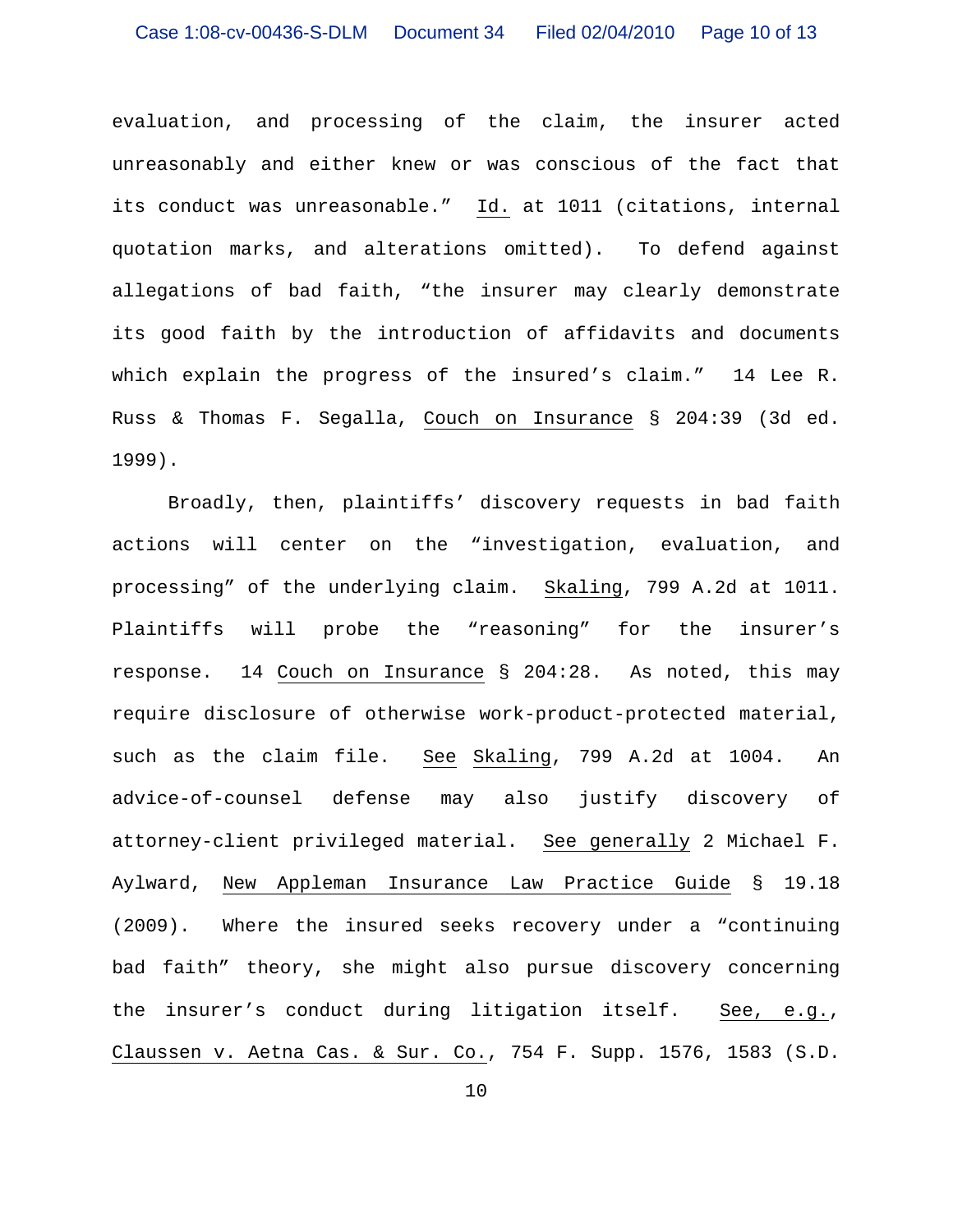Ga. 1990) (allowing the plaintiff to amend the complaint to include a bad faith claim where the defendant persisted with coverage defenses despite changes in the law that made them inapplicable).

Defendants, on the other hand, will have to rely primarily on their internal documents to "explain the progress" of the claim, 14 Couch on Insurance § 204:39, and thereby substantiate a "reasonable basis" for the actions taken. Skaling, 799 A.2d at 1012. And because bad faith entitles a plaintiff to "consequential damages for . . . emotional distress," Bibeault v. Hanover Ins. Co., 417 A.2d 313, 319 (R.I. 1980), insurers may propound discovery to test allegations about emotional pain and suffering.

In addition, for many cases, both prosecuting and defending bad faith may require expert discovery. Expert testimony on insurer practices in analogous claims-evaluation scenarios may be necessary to ascertain good faith. Experts can be particularly helpful if the reasonableness inquiry touches on issues of sufficient technical complexity.

With these general observations in mind, the Court can estimate the extent of non-overlapping bad faith discovery by considering the likelihood that it will involve (i) significant amounts of work product or privileged materials, (ii) alleged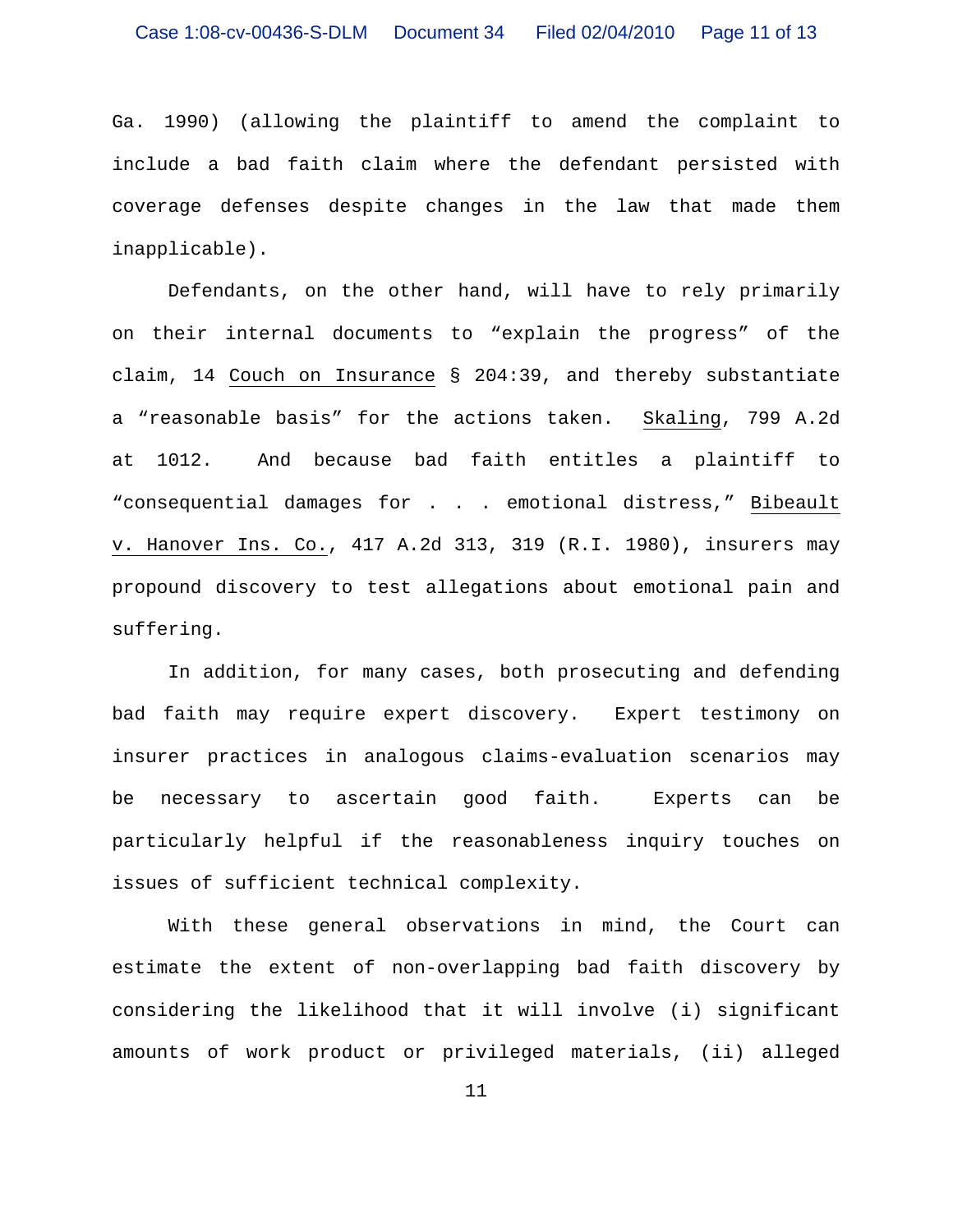continuing bad faith activity during litigation over the contract, (iii) special damages for emotional distress resulting from bad faith, and (iv) expert analyses of whether coverage and investigation decisions show bad faith given industry practice. The more a bad faith claim requires delving into one or more of these areas of discovery, the greater the resources to be conserved by staying discovery. The less a bad faith claim touches on them, the more efficient simultaneous discovery becomes.

#### C. Combined Standard

Weaving together the considerations discussed above, resolving the question of whether to stay discovery requires a case-by-case evaluation. The Court's broad task is to weigh the risk of prejudice to the defendant that joint discovery carries against the possible efficiency to be gained. For every case, simultaneous discovery will streamline jury service if the plaintiff wins the contract claim. However, the Court must bear in mind that combining discovery is not always economical or appropriate. To judge whether it would be efficient in a particular case, the Court should consider the likelihood that the parties will seek non-overlapping bad faith discovery in each of the areas listed above. The outcome need not be all-ornothing. The Court may allow early discovery on some, but not